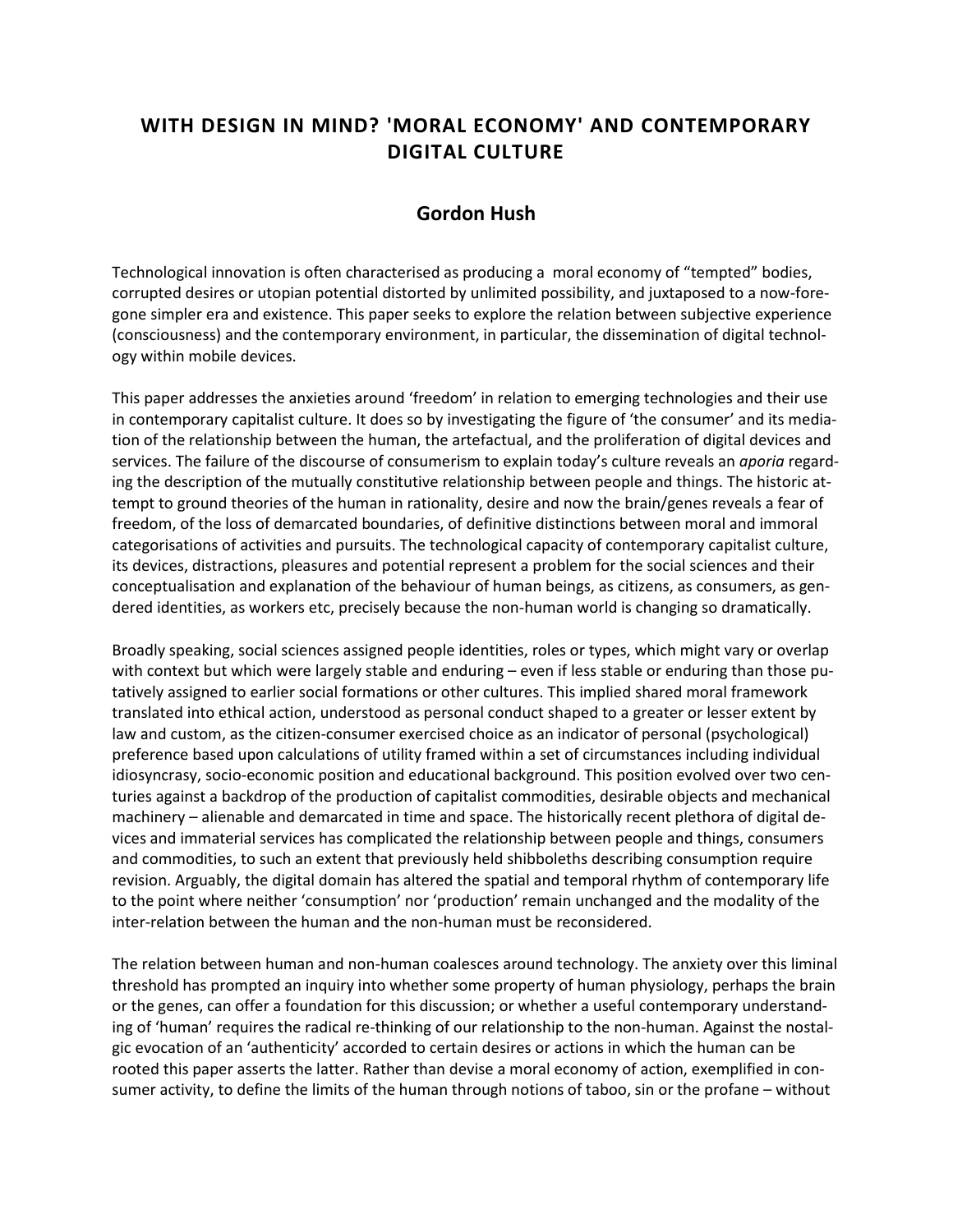denying the legal framework that codifies such concepts – this paper considers the concept of human as part of an evolving discourse emerging from contemporary culture and its formulation of a relationship of 'co-shaping' between people and things.

The historical evolution of the figure of the consumer and its centrality to contemporary accounts of life in capitalist culture is predicated upon the role of choice; where selection signals preference based around a calculation of value amongst equivalents or alternatives. This unification of bourgeois psychology with utilitarian economics sees a socialised homo œconomicus as a self-directed individual acting in concert with personal desires and social norms. Consequently, the discriminating choices and purchases evidenced by goods and services assert an apparent unity of psychology and social life. This is the normal and normative individual engaged in the 'biographical fiction of the self' [1] through an interaction with the material culture of contemporary capitalism.

This fiction of the consumer is at odds with the historical evidence – most obviously when the pathological acquisition of objects, services or experiences are considered. The ubiquity of eccentrics, collectors, hobbyists, the predominance of habits, acquired, inherited or imitated behaviours, the over-indulgent or self-denying obsessive all serve to dispel such a myth. Indeed, the only possible existence for such an ideal-type consumer or citizen would as an absence, as a putative precondition that was ceaselessly interrupted and deviated from.

The nineteenth century's expression of the utilitarian psychology through rational action as the precondition of identity production appears superannuated:

The classical bourgeois world view can be understood as a process of individuation, as the pursuit of pleasure. The pursuit of pleasure is the pursuit of the self; and the self, like the cosmos, is a system of relations tending towards a unique equilibrium. This has long since ceased to be a plausible view of either psyche or cosmos. [2]

As a result, homo œconomicus, the homunculus of the 'consumer,' was rendered redundant just as the figure of the consumer was adopted by discourses as varied as law, political theory, marketing and sociology as the basis of an explanation of the particularly modern incarnation of 'consumption. Here freedom to consume is the freedom to construct an idealised version of the self, to express through external actions the inner being. Consequently, the types of choices made, the preferences expressed are freighted with meaning and significance implying, as they do, the inner world of psychology, morality and personality. In this way the problem of choice, of particular choices or even the renunciation of consumerism are deemed to be moral considerations, ethical activities and problematically gendered experiences. Against, 'economic man' and his will expressed through the manipulation of the material world in accordance with a rationally organised desire for utility stands a hysterical figure that is prey to the irrational emotions and temptations of desirable commodities.

While social science added psychological and socio-spatial meat to the bones of *homo œconomicus*, the 'consumer' remained the moral intersection of bourgeois psychology and utilitarian thought. The subject was considered an active agent who organised the world of inert matter or manipulated pixels on a screen, in the service of a desiring self. Critical sociology sees in this the realisation of an authentic selfhood stymied by the denigration of experience inherent in the 'culture industry' and an 'ersatz individuality' [3] as the result of a corrupted libidinal economy. The manipulation of commodities to manufac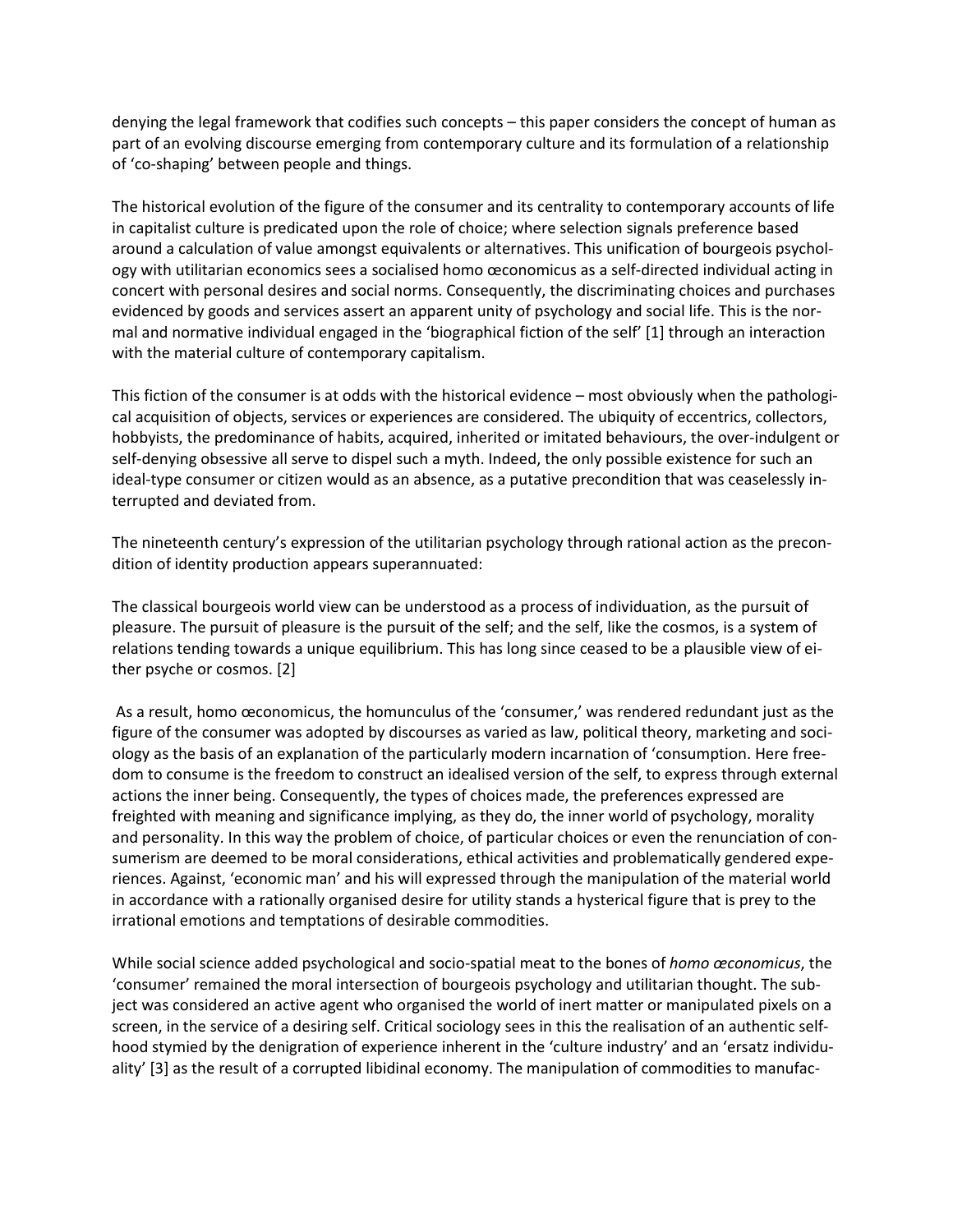ture personal identity can involve a degree of 'risk' for the subject, as unstable identity formations, contingent upon consumption habits and practices, solidify into lifestyles, which are viewed as being to whatever degree deviant, immoral, or illegitimate.

This desiring consumer can be seen as the lodestone of a nascent 'consumerism' and 'consumer society,' a harbinger of modernity and the 'mass' consumer society of today. In doing so, alternative forms of exchange – non-modern, non-market forms, such as gift-giving – became the focus of a nostalgic privileging of the archaic that functioned as a fantasy of the 'real' or 'authentic' in human consumption that is apparently warped by the over-provision of commodity capitalism. Here the promised satisfactions of the commodity outweigh utility, and possession comes to be predicated upon meaning, or social worth, rather than functionality.

As a brief example it is instructive to consider the recent riots in the United Kingdom's larger cities. In an economic era commonly termed 'post-scarcity' – in which mass consumption prevails for the majority of the populace – even allowing for these recessionary times, much of the mass media coverage of rioting focused specifically upon *looting*, and the illegal removal of goods from retail environments (or other looters). People who were otherwise, and previously, considered to be consumers were denounced as *feral*, *criminal*, or *manic* and their actions immoral, sinful or unreasonable. Such unruly consumption does not bear upon the *use* to which any goods appropriated would be put, but simply describes the manner of their acquisition. It is interesting to consider that the goods liberated from stores – at least as reported in the popular media – were consumer items (widescreen TVs, mobile phones, designer clothing: portable, high-value items), which simply replicated the types of goods already possessed by many of those rioting or looting. Indeed, the difference between looting and shopping appeared to be the unregulated manner in which it occurred - the absence of law, social convention, surveillance and the disciplinary apparatuses normally associated with these. So, the rationale governing the actions of individuals was not simply a desire for utility, economic necessity or, in most cases, pre-planed criminality. It is precisely in the *irrational* aspect of these events, in their *group* character that we see the failure of conventional models of the consumer.

By characterising the riots and looting as *immoral* and unreasonable acts the political and media apparatuses seek to re-assert the fiction of the morally responsible, rational and law-abiding citizen-consumer at the heart of contemporary capitalist society. Even when criminality intrudes and individuals are suborned in some manner this must be construed as a *deviation* from the norm that creates transgression. Beyond assertions of "mob rule" there was no attempt to understand the behaviour of the participants in these events as members of a group in which the group is the unitary entity, and that its behaviour and rules of operation and engagement would not conform to those normatively expected of individual consumers. The concept of mob rule was deployed to explain why an aggregation of individuals behaved in such unexpected fashion.

However, a contradiction emerges between the rational and irrational, moral and immoral since the apparent co-ordination of mob or looter activity, was deemed to be rational, planned and criminal. And the tools that allowed this to occur? Digital devices. RiM's Blackberry 'phones and its messaging service were pinpointed, one politician to urging a 'BBM curfew' in London. However, the hysteria highlighted here by those unaware and fearful of the technological possibilities of digital devices (and the many alternatives to BBM) exposes a fear of emerging technology that echoes the alarm over commodity fetishism by critical sociology – that otherwise rational, discerning, morally upright individuals will be seduced into inappropriate activities by *objects*, either alluring commodities or technologies that confer a seditious set of freedoms upon their users.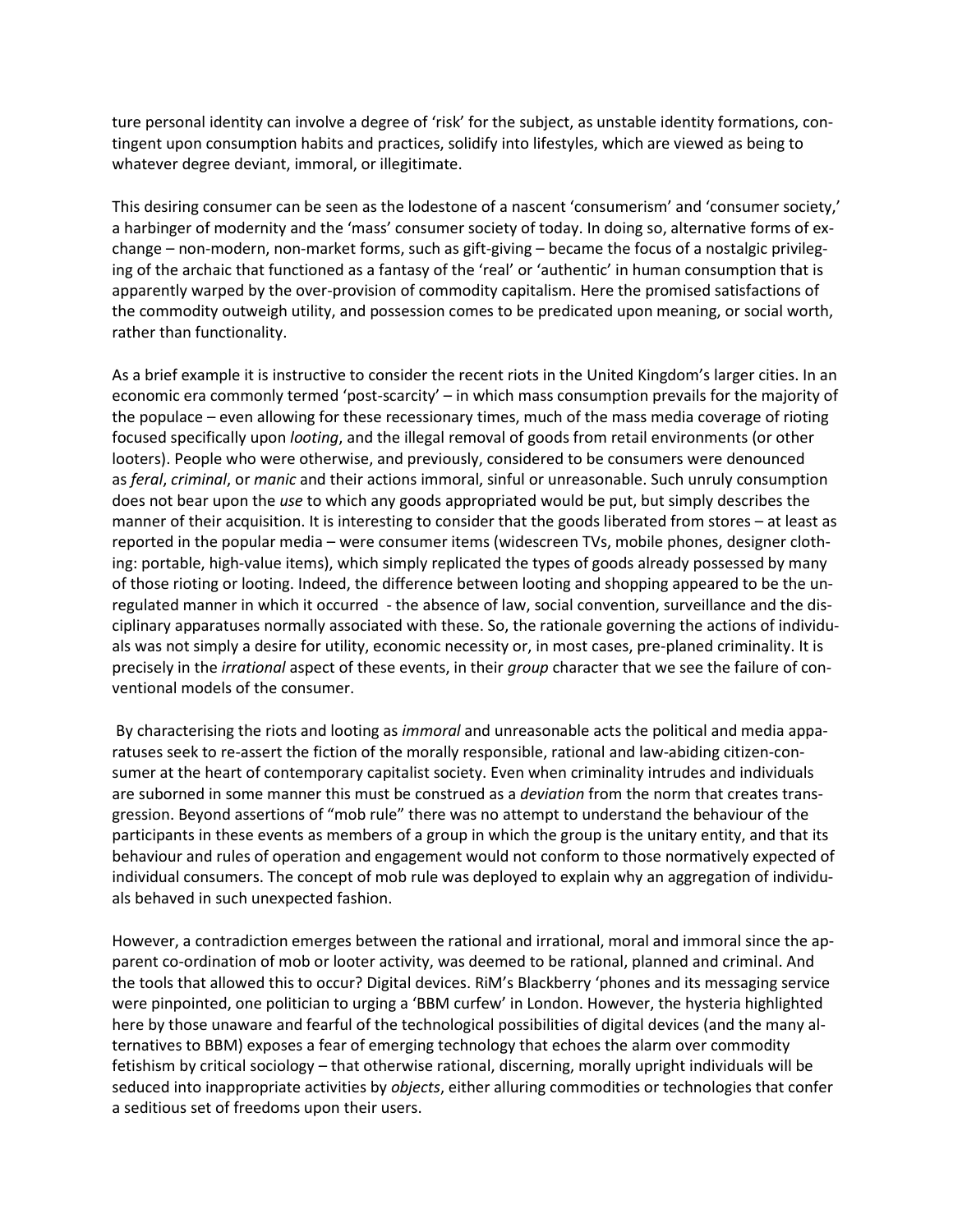Into the 'black box' of the technological device disappears the rule of law and the citizen-consumer; by simply assenting to the potential of such technologies, so this logic goes, we are losing, undermining or deforming our humanity – a physiological as well as moral corruption occurs because our bodies and our minds are embroiled. The possibility of the corruption the flesh and the mind of the users of such technology through the stimulation of illicit or novel desires re-animates religious conceptions of sin and taboo in the contemporary world, even underpinning notionally secular discussions. The degree of freedom putatively offered by digital technology, whether in the web itself, the communications and interactions it makes possible or the purchase of goods and services it facilitates, seems to escape regulatory purview – where are the digital police, and what might they term a crime? In the absence of the citizenconsumer and a pseudo-rational pursuit of utility, how are we to determine the nature and conception of the human agent and identify appropriate limits upon action? How is it possible to determine the *authentic* human desire or action from its inauthentic counterpart, which arises merely from tempted flesh and seduced mind, born of an excess of possibility?

One position can be phrased as: if we distinguish truth from falsity, the authentic from inauthentic, based upon a combination of physiology and psychology then we can legislate accordingly. The enduring appeal of medical discourses in the arena of consumption is evidence of this: including 'hysterical' women being pathologised as kleptomaniacs or phrenology revealing thieves. Descartes' mind/body dualism here hints at resolution, if only we know where to look. This putative re-unification of the biological and the symbolic, of matter with meaning, whether removing the false freedoms of technology or the fetishistic deception of the commodity-form, would allow for authentic experience of the world, discrimination between the true and the false, the consecrated and taboo in a contemporary and technologically permeated world. A 'moral economy' of action might emerge that would reconcile the human with the non-human by asserting what it was permissible to ask of the world and those within it. No longer would desire (cause) result in an immoral or inauthentic longing or wish (effect).

This is precisely the promise of explanations premised upon the relationship between the social and the natural or medical sciences. For instance, the emerging area of neuro-anthropology seems to promise just such a reconciliation via its address to the 'encultured brain' and investigation of the relation between physiology and culture. Equally, developmental psychology or behavioural economics seek to patrol and map such terrain in their own distinct fashions. A more intriguing starting point for considering the relationship between technological culture and human behaviour might be Marshal McLuhan's famous dictum that media, artefactual as well as communicational, are 'extensions' of humanity. Such formulations foreground the relationship between humans and non-humans, highlight experience and invite a discussion of consciousness under specific conditions, rather than as a human attribute absent in non-humans. In proposing a relational understanding of consciousness, rather than its 'medicalisation,' we avoid a reduction to the brain as site and origin of consciousness (intention).

Explaining human action in this manner requires unpicking the enigma of the mind/brain (consciousness) by resorting to technologies capable of imaging or 'imagining' the brain's operation. In imaging the brain in search of consciousness and the source of human action, science must attribute to it changes of state that are visible and recognisable, to which are assigned functions, states and operations: to these, in turn, is attributed a relationship to consciousness and action. In relation to Persistent Vegetative State (PVS), we expect or require patients to respond to stimuli – questions, medical probes etc – in the manner of the healthy. Failure to respond as expected and they are deemed to be functioning imperfectly or not at all. However, they may simply be functioning – interacting with their environment and us – in a markedly different or altered fashion, which we are failing to recognise, comprehend and respond to in our turn.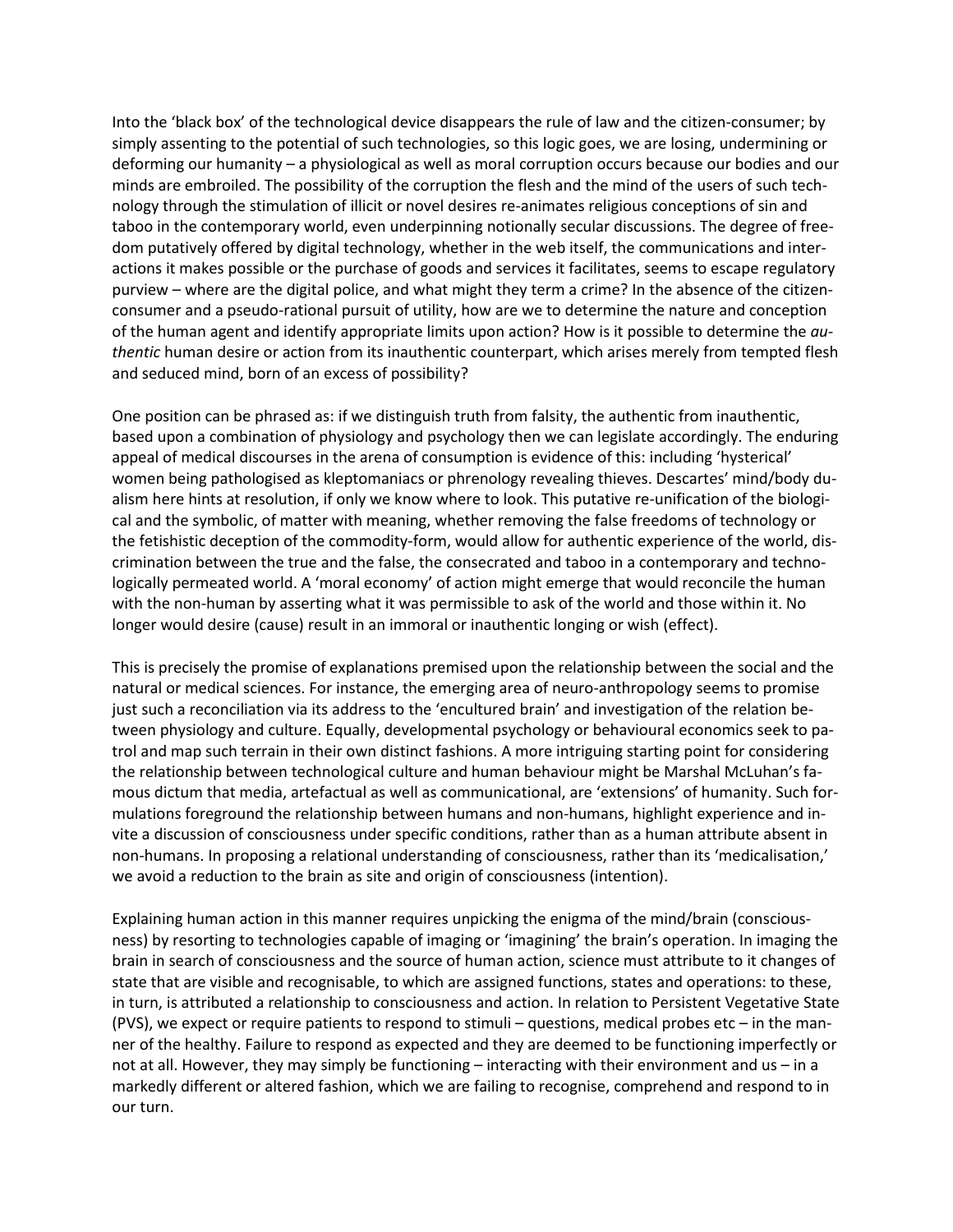The various medical technologies for inspecting and interrogating the brain as it operates include Positron Emission Tomography (PET) and functional Magnetic Resonance Imaging (fMRI), both offer indications of levels of cortical activity in patients, but establishing how these quantitative measures relate to qualitative experiences or states of mind, or even capacity for such things, is problematic. The multicoloured images produced are intended to correspond to levels of varying neural activity. However, the description of such fluctuating processes in no way supplies an explanation of their role in or relation to conscious experience or intentional action. Emerging digital technologies appear to complicate the question of what it is to be human, and identify a specific anxiety on this point with regard to contemporary culture. The reconciliation of biology with the symbolic, physiology and culture, in a comprehensible relation of cause-and-effect is both promised by technologies, such as PET or fMRI, and undermined through the generation of innovations in how humans and non-humans interact, the expansion of possibilities for experience and affective transformation.

It may be instructive to pursue the relationship between humans and non-humans, the association or networking of actants (Latour) or the relation between organisms and their environments discussed by ecological psychology, which 'affords' experiential possibilities for individuals and populations. This allows a 'postphenomenological' (Verbeek) [4] analysis of the relationship between people and things in which the Cartesian privileging of the human subject is circumvented through an analysis of the 'ontological relationship' of affordance forged between 'organism and environment.' [5] Specifically, this asserts the mutually constitutive relationship between people and things:

… the concept of mediation helps to show that technologies actively shape the character of humanworld relations. Human contact with reality is always mediated, and technologies offer one possible form of mediation. [However…] any particular mediation can arise only within specific contexts of use and interpretation. Technologies do not control processes of mediation all by themselves, for the forms of mediation are always context-dependent […]. [6]

The immersive engagement with technology obliges the human body to become the repository for the forms of experience that arise: the aesthetic and sensorial experience generated in the relation of affordance acts to transform cognitive capacity, as anyone who has ever looked through a microscope or a telescope can testify. Latour's re-discovery of Tarde's rejection of a 'primordial identity' in favour of a constant process of differentiation of 'being' through 'avidity,' or having, implies that every actant is an 'unstable aggregate' defined by the qualities it possesses.

Subjectivity, corporeality is no more a property of humans, of individuals, of intentional subjects, than being an outside reality is a property of nature […]. Subjectivity seems also to be a circulating capacity, something that is partially gained or lost by hooking up to certain bodies of practice. [7]

Consequently, the continuous transformation of subjectivity through the experience of difference is exacerbated by participation in the technological arena. The relationship between people and things functions as a medium within which being is articulated to having as an 'affordance' that re-defines subjective experience: this transmission of experience allows the 'differentiation' of the individual from itself in space and time. So, possession is not purchase, acquisition or ownership but the re-formulation of the relationship between 'being' and 'having' in which concepts of morality are dispersed by technology. In place of desiring consumers, 'unstable aggregates' constituted by their historical experiences and technological relations of affordance coalesce. The plenitude offered by digital devices and the service-based interactions they support 'affords' a range of experiences appear 'immoral' and corrupted only when